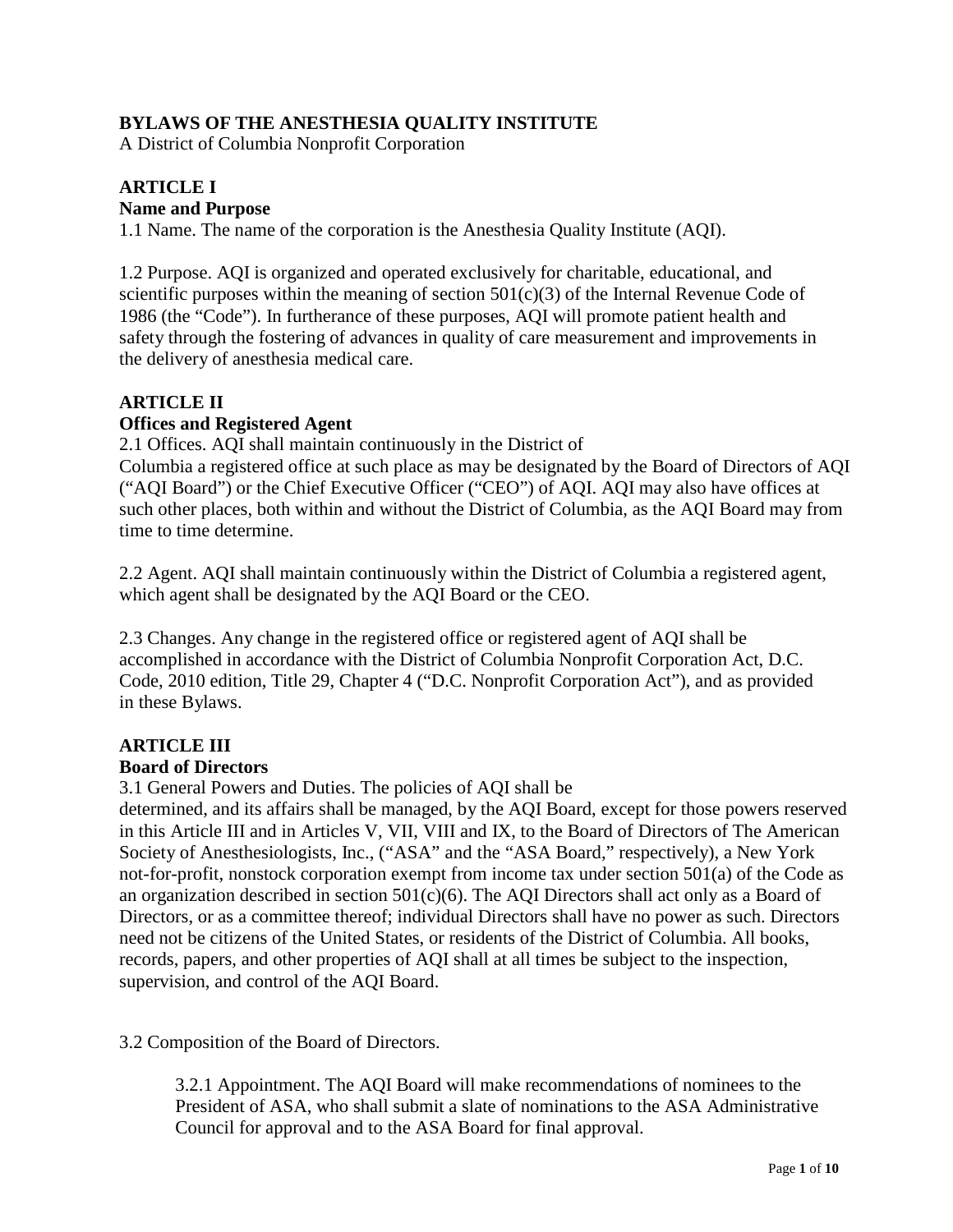3.2.2 Number and Composition. The number of Directors of AQI shall be not less than six (6) or more than eight (8) and shall have the following composition: the CEO, who shall serve as an ex-officio Director and shall not be entitled to a vote; three (3) members of the ASA Administrative Council; an additional member or past member of the ASA Administrative Council, who shall serve as Chairperson of the AQI Board; one (1) member of the ASA Board; and up to two (2) additional Directors, who shall be ASA Active Members in good standing and may be members of the ASA Board. The composition of the AQI Board should seek to reflect a balance of practice models.

3.2.3 Term. Except as provided in Section 3.2.4 of this Article III, Directors shall serve for a term of three years or until their successors are appointed and qualified, or until their earlier resignation, removal, or death. A decrease in the number of Directors shall not reduce the term of any incumbent Director. Directors may be nominated by the AQI Board for additional terms, subject to approval by the ASA Administrative Council and final approval by the ASA Board.

3.2.4 Vacancies. Vacancies in the AQI Board shall be deemed to exist in the event of the resignation, removal, or death of a Director. In the case of a vacancy, the AQI Board shall make recommendations of nominees to the President of ASA, who shall submit a nomination to the ASA Administrative Council for approval and to the ASA Board for final approval. A Director appointed to fill a vacancy shall take office immediately upon appointment and shall hold office for the unexpired term of his or her predecessor.

3.2.5 Resignations. A Director may resign at any time by giving notice thereof in writing to the Treasurer of AQI. Any such resignation shall take effect at the time specified therein or, if the time is not specified therein, upon receipt of the notice. Acceptance of such resignation shall not be necessary to make it effective.

3.2.6 Removal. Directors may be removed from office at any time, with or without cause, upon a majority vote of the ASA Administrative Council.

#### 3.3 Meetings of the Board of Directors.

3.3.1 Regular Meetings. Regular meetings of the AQI Board may be held, without notice, at such time and place as will from time to time be determined by the Board. Unless the Board determines otherwise, the last regular meeting of the Board in each annual accounting period of AQI shall constitute the annual meeting of the Board. Regular meetings may be held within or outside of the District of Columbia.

Page **2** of **10** 3.3.2 Special Meetings. Special meetings may be called at the discretion of the Chairperson of the AQI Board, by the Treasurer at the request of a majority of the Directors in office, or at the request of the CEO. A special meeting of the AQI Board may be held upon notice of at least three (3) days if notice is delivered personally or provided by facsimile or email and five (5) days if notice is provided by mail. Notice of a special meeting of the AQI Board shall specify the date, time and place of the meeting, but, except as otherwise provided in these Bylaws, need not specify the purpose for the meeting or the business to be conducted. Notice must be either delivered personally to each Director, mailed to his or her address as it appears on the records of AQI, sent by facsimile to his or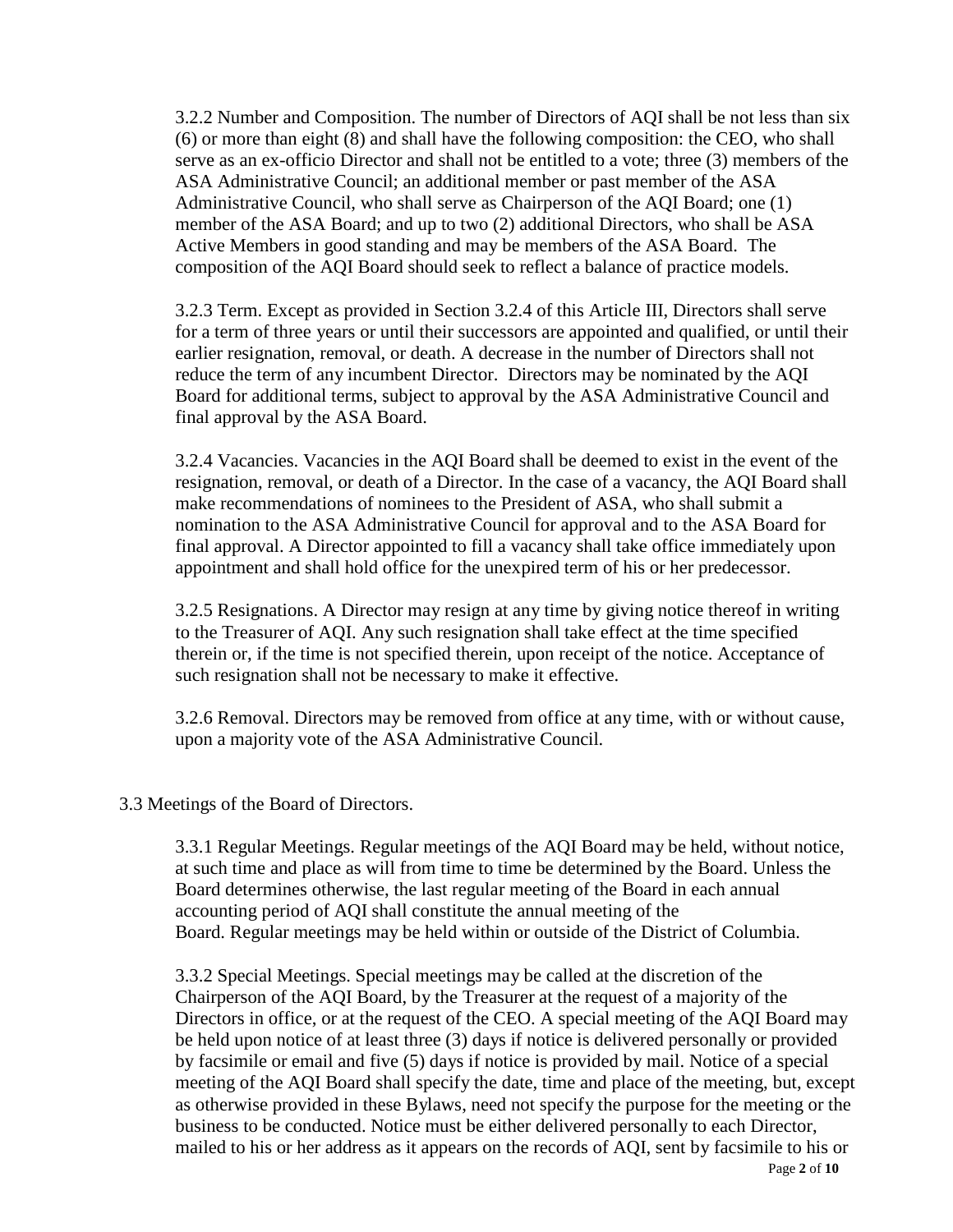her facsimile number as it appears on the records of AQI, or sent to his or her email address as it appears on the records of AQI. If such notice is given by mail, it shall be deemed delivered when deposited in the United States mail properly addressed and with postage prepaid thereon. If such notice is given by facsimile or email, it shall be deemed delivered upon receipt of confirmation that the transmittal has been successful. Notwithstanding the foregoing, a Director may waive notice of any meeting of the AQI Board by written statement filed with the AQI Board, or by oral statement at any such meeting. Attendance at a meeting of the AQI Board shall also constitute a waiver of notice, except where a Director states that he or she is attending for the purpose of objecting to the conduct of business on the ground that the meeting was not lawfully called or convened. Special meetings may be held within or outside of the District of Columbia.

3.3.3 Quorum. A majority of the number of the then-serving Directors shall constitute a quorum for the transaction of business at any meeting of the AQI Board.

3.3.4 Transactions by Board of Directors. Except as otherwise provided by law, the Articles of Incorporation, or these Bylaws, all matters before the AQI Board shall be decided by a majority vote of the Directors present at a meeting at which a quorum exists.

3.3.5 Action Taken Without Meeting. Any action required or permitted to be taken at any meeting of the AQI Board may be taken without a meeting if the text of the resolution or matter agreed upon is sent to all the Directors in office and all the Directors in office consent to such action in writing, setting forth the action taken. Such consent in writing shall have the same force and effect as a vote of the Board at a meeting and may be described as such in any document executed by AQI.

3.3.6 Attendance by the CEO and Staff. The CEO, in his or her capacity as ex-officio Director, and such AQI and ASA staff as the CEO may from time to time designate, shall be entitled to participate in meetings of the AQI Board, but shall not be entitled to vote.

# **ARTICLE IV**

#### **Committees**

4.1 General Provisions. The AQI Board shall have the power

at any time to: (i) define and delegate the purpose or purposes of any committee; (ii) designate a member of any committee as its chairperson; (iii) designate the term of committee membership and fill vacancies therein; (iv) change the membership of any committee; and (v) disband any committee. The designation of any such committee and the delegation thereto of authority shall not operate to relieve the AQI Board, or any individual Director, of any responsibility imposed by law. The members of a committee shall act only as a committee and shall report to the AQI Board on the committee's actions and findings.

4.2 Committees of the Board.

Page **3** of **10** 4.2.1 Committees of the Board. The AQI Board may, by resolution passed by a majority of all the Directors in office, designate one or more committees of the AQI Board, including, but not limited to, an Executive Committee, Audit Committee, and Compensation Committee. Except as otherwise required by law or these Bylaws, each such committee shall have such authority as the AQI Board shall grant it for the management of AQI. Each such committee of the AQI Board shall consist of at least two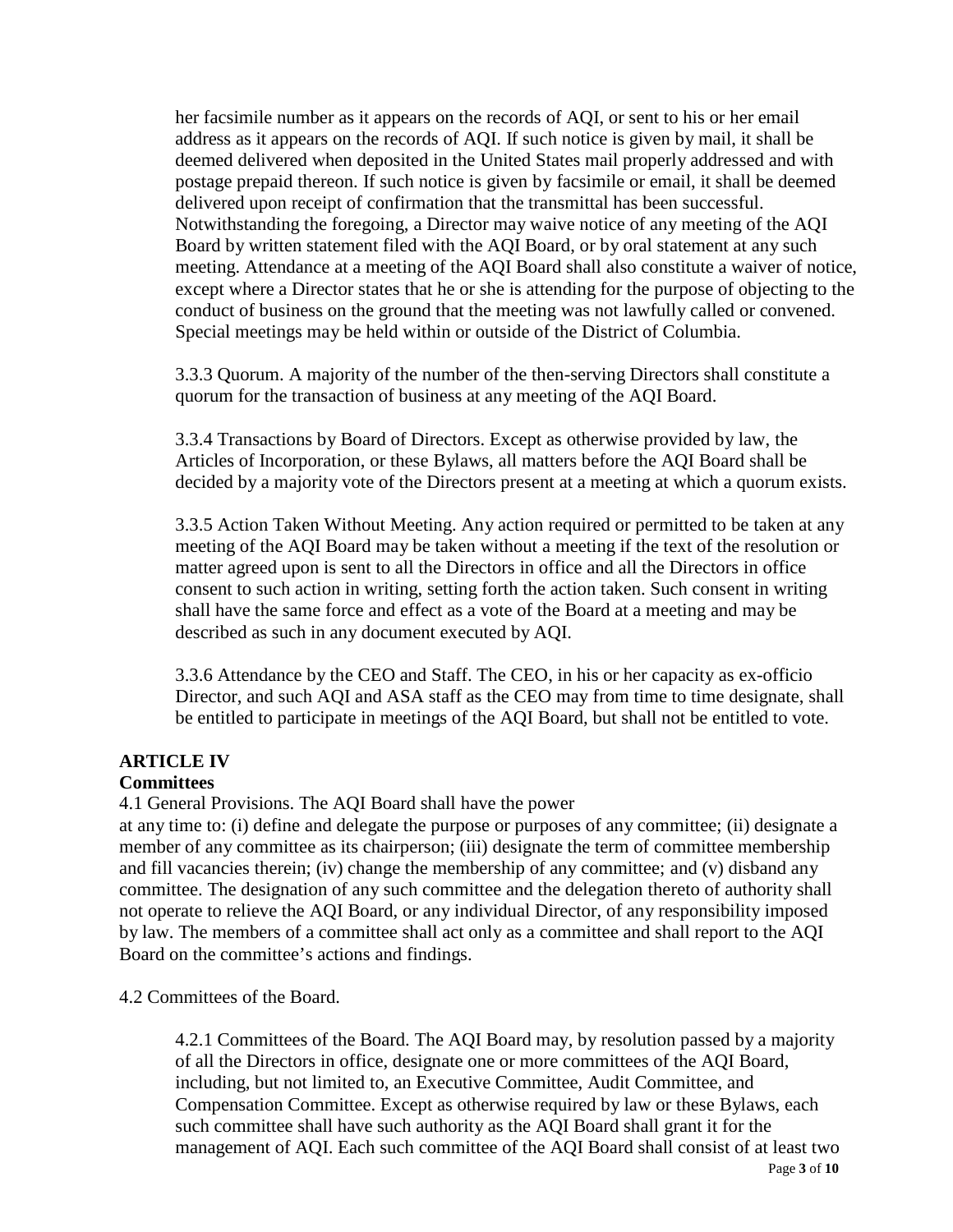Directors in office.

4.2.2 Executive Committee. The AQI Board may designate an Executive Committee, which shall be a committee of the AQI Board, and shall consist of at least two Directors in office. The Chairperson of the AQI Board will also serve as a member and Chairperson of the Executive Committee. The AQI Board may designate one or more of the Directors as alternate members of the Executive Committee, who may replace any absent or disqualified member at any meeting of the Executive Committee. Except as otherwise required by law or these Bylaws, the Executive Committee shall have such authority as the AQI Board shall grant it for the management of AQI. The Executive Committee shall keep regular minutes of its proceedings and shall report the same to the AQI Board. Vacancies in the Executive Committee shall be filled by the AQI Board, subject to approval by the ASA Administrative Council.

4.3 Advisory Committees. The AQI Board may, by resolution passed by a majority of the Directors present at a meeting at which quorum is present, designate one or more Advisory Committees, which shall have such powers as the AQI Board may assign it from time to time, but shall not have or exercise the authority of the AQI Board in the management of AQI. Any such committee may consist of Directors and other persons.

4.4 Attendance by the CEO and Staff. The CEO, and such AQI and ASA staff as the CEO may from time to time designate, shall be entitled to participate in meetings of the Executive Committee and all other committees, but shall not be entitled to vote in their capacity as CEO or staff.

# **ARTICLE V**

#### **Officers**

5.1 Number and Titles. The officers of the Corporation will include a Chairperson, Treasurer, CEO and such other officers with such titles and duties as shall be stated in these Bylaws or as may be determined by the AQI Board.

5.2 Appointment and Term. Unless otherwise specified in these Bylaws, officers shall be elected by the AQI Board at its annual meeting and shall each be elected for a three (3) year term. If the election of such officers is not held at such meeting, such election shall be held as soon thereafter as may be convenient. Any number of offices may be held by the same person and officers may be re-elected to additional terms, provided, however, that the same individual may not hold the office of CEO and Treasurer simultaneously and service of more than three (3) years total in any single officer position shall require approval of the ASA Administrative Council.

5.3 Removal of Officers. Any officer of AQI may be removed, with or without cause, at any time by a majority of the AQI Directors in office, except for the office of Chairperson, who may be removed only by a majority vote of the ASA Administrative Council, and CEO, who shall serve as CEO as long as he or she shall remain ASA CEO. Removal from an officer position shall not result in removal as a Director, which shall be governed by Section 3.2.6 of these Bylaws.

5.4 Vacancies. Except for the offices of Chairperson and CEO, any vacancy occurring in any office of AQI may be filled by the AQI Board. At the expiration of an officer's service in office, such officer shall entrust upon his or her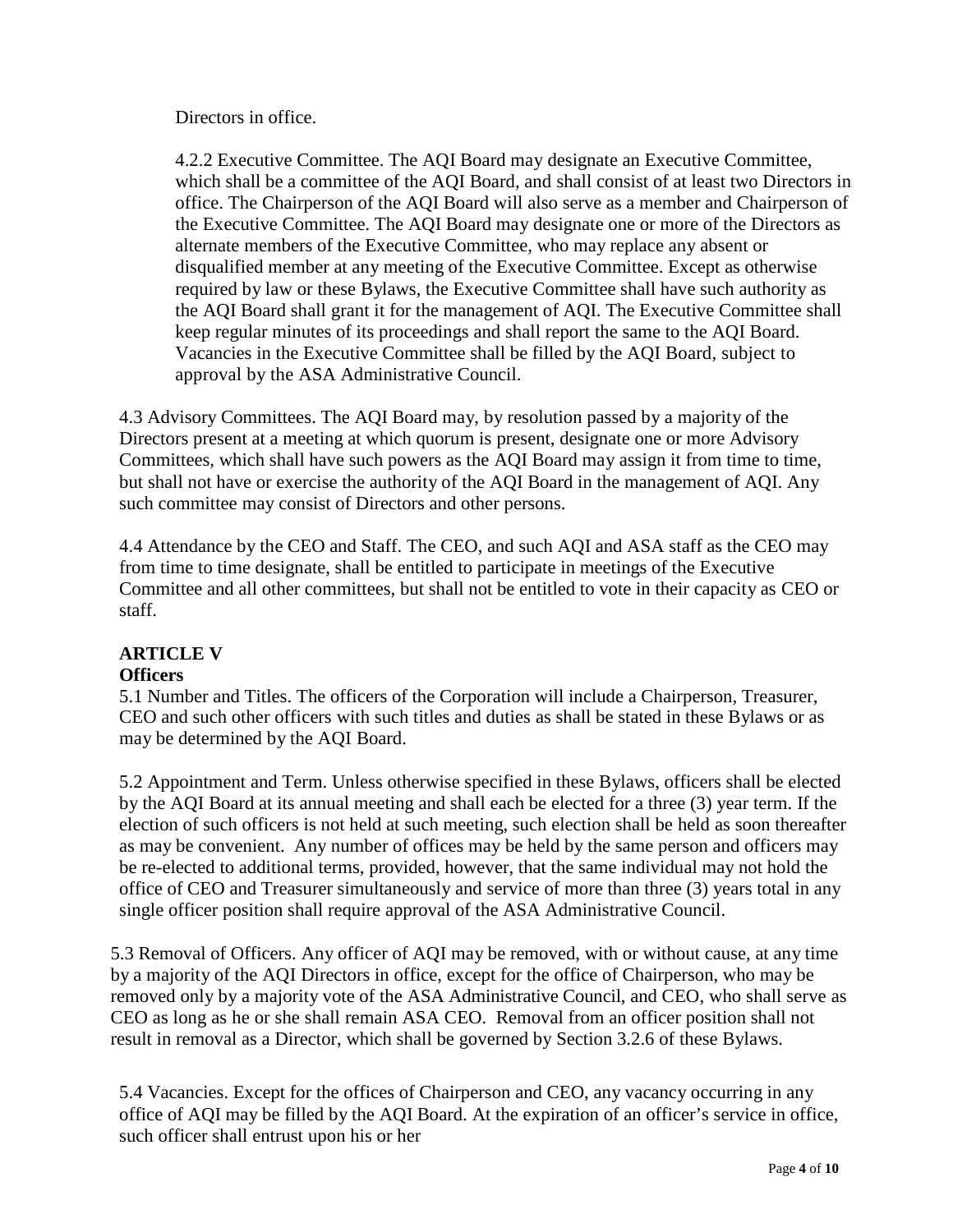successor all books, records, papers, and other properties of AQI.

5.5 Powers and Duties of Officers. The powers and duties of the officers of AQI shall be those customarily exercised by corporate officers holding such offices, except to the extent that such duties and powers are inconsistent with these Bylaws or with any provision made pursuant hereto.

5.6 The Chief Executive Officer. The CEO shall be the ASA CEO. The CEO shall be the chief executive officer of AQI and shall perform all duties customary to that office and shall supervise all of the affairs of AQI in accordance with any policies and directives approved by the AQI Board. The CEO shall have the power to change the registered agent and registered office of AQI in accordance with the D.C. Nonprofit Corporation Act.

5.7 The Chairperson. The Chairperson of the AQI Board shall be a current or past member of the ASA Administrative Council and shall serve a three (3) year term. The Chairperson shall preside at all meetings of the AQI Board at which he or she is present and shall perform such other duties as may be required of him or her by the AQI Board. Upon the occurrence of a vacancy of the office of Chairperson for any reason, the ASA Administrative Council, after consultation with the AQI Board, shall appoint a current or past member of the ASA Administrative Council who shall serve as Chairperson for a three (3) year term. The ASA Administrative Council may, after consultation with the AQI Board, re-appoint a current or past Chairperson to successive three (3) year terms.

5.8 The Treasurer. The Treasurer shall perform all duties customary to that office, shall have the custody of and be responsible for all corporate funds and securities, shall keep full and accurate accounts of receipts and disbursements in the books of AQI, and such other actions of AQI as the AQI Board shall direct. He or she shall deposit or cause to be deposited all monies or other valuable effects in the name of AQI in such depositories as shall be selected by the AQI Board.

5.8.1 Disbursement of Funds by Treasurer. The Treasurer shall disburse the funds of AQI as may be ordered by the AQI Board, taking proper vouchers for such disbursements, and shall render an account of all his or her transactions as Treasurer and of the financial condition of AQI to the CEO and the AQI Board at its regular meetings or when the CEO or AQI Board so require.

5.8.2 Annual Report by Treasurer. The Treasurer will render a report and accounting of the finances of AQI at the annual meeting of the ASA Board and at such other times as directed by the AQI Board.

Page **5** of **10** 5.8.3 Other Treasurer Duties. The Treasurer shall be also responsible for preparing the minutes of the meetings of the AQI Board and for maintaining and authenticating the minutes and governing documents. The Treasurer shall be responsible for keeping an accurate record of the proceedings of all meetings of the AQI Board, and such other actions of AQI as the AQI Board shall direct. He or she shall give or cause to be given all notices in accordance with these Bylaws or as required by law and, in general, perform all duties customary to the office of secretary. The Treasurer shall have custody of the corporate AQI seal, and he or she, shall have authority to affix the same to any instrument requiring it. When so affixed, it may be attested by his or her signature. The AQI Board may give authority to any officer to affix the AQI seal of and to attest the affixing by his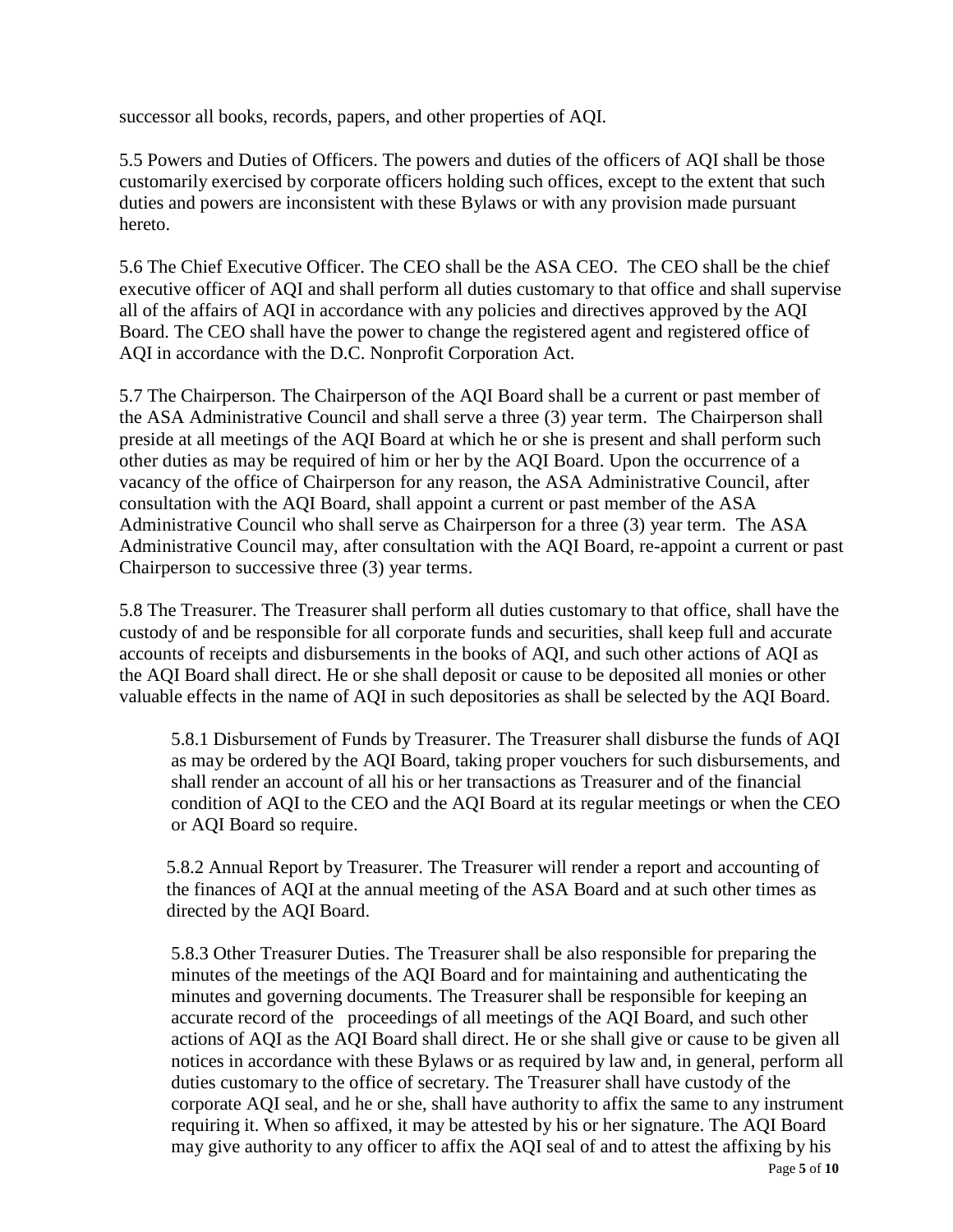or her signature.

The Treasurer shall also serve as the Vice-Chairperson of the AQI Board and shall preside, in the absence of the Chairperson, at all meetings of the AQI Board and shall perform such other duties as may be required of him or her by the AQI Board.

#### **ARTICLE VI**

#### **Indemnification of Directors, Officers, and Employees; Insurance**

6.1 Indemnification of Directors and Officers. AQI shall indemnify any present or former Director or officer of AQI, and any individual who served at its request as a Director, officer, partner, member, trustee, employee or agent of another corporation, partnership, limited liability company, joint venture, trust, other enterprise or employee benefit plan, against expenses (including attorneys' fees), judgments, fines and amounts paid in settlement actually and reasonably incurred by him or her in connection with or arising out of any threatened, pending or completed claim, action, suit, proceeding, issue or matter, whether civil, criminal, legislative, administrative or investigative, in which he or she may be involved as a party or otherwise by reason of his or her being or having been such Director, officer, partner, member, trustee, employee or agent; provided that the Director or officer acted in good faith, without fraud, and in a manner that he or she reasonably believed to be in or not opposed to the best interests of AQI, and, with respect to any criminal action or proceeding, had no reasonable cause to believe his or her conduct was unlawful. The termination of any claim, action, suit, proceeding, issue or matter by judgment, order, settlement, conviction, or upon a plea of *nolo contendere* or its equivalent, and the allegation or adjudication that the Director or officer was grossly negligent shall not, of themselves, create a presumption that the Director or officer did not act in good faith, without fraud, or in a manner that he or she reasonably believed to be in or not opposed to the best interests of AQI, and, with respect to any criminal action or proceeding, had reasonable cause to believe that his or her conduct was unlawful.

6.2 Indemnification; Expenses Included. Indemnification includes amounts paid or incurred in connection with reasonable settlements if made with a view to the curtailment of the costs of litigation, except for the settlement of any claim asserted by or in the right of AQI for which a Director or officer shall have been adjudged to be liable to AQI.

6.3 Judgment Against Director or Officer. No indemnification shall be made in respect of any claim, action, suit, proceeding, issue or matter as to which the Director or officer shall have been adjudged to be liable to AQI, unless and only to the extent that the court or forum in which such action or suit was brought, or any other court or forum with jurisdiction to adjudicate the issue, shall determine upon application that, despite the adjudication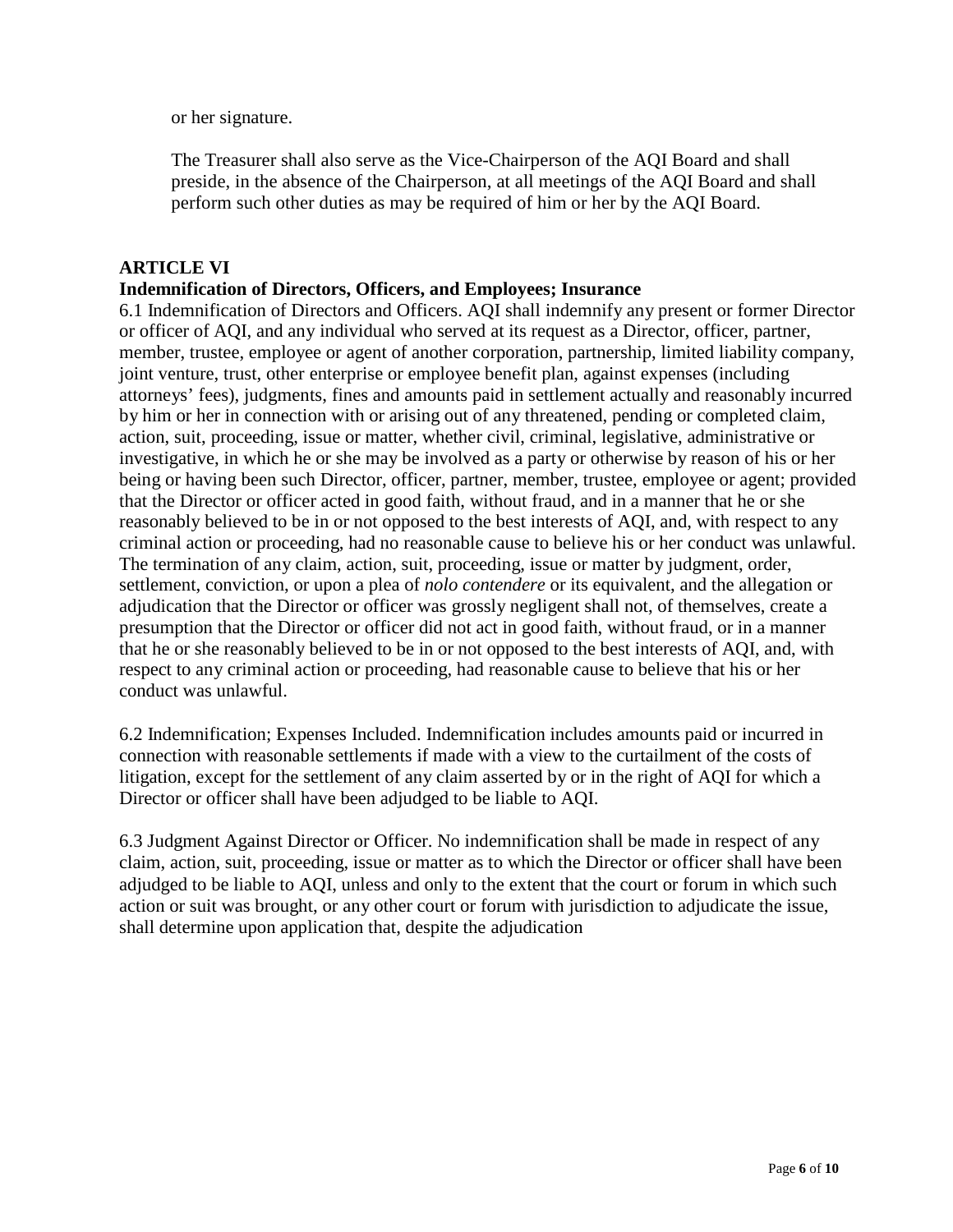of liability and in view of all the circumstances of the case, such person is fairly and reasonably entitled to indemnity for such expenses that the court or other forum shall deem proper;

provided, however, that in the event of such determination, no indemnification shall be made for judgments recovered on or amounts paid in settlement of any claims asserted by or in the right of AQI.

6.4 Determination to Indemnify. Any indemnification under this Article VI (unless ordered by a court or mandatory under Section 6.3) shall be made by AQI only as authorized in the specific case upon a determination that indemnification of the present or former Director or officer is proper in the circumstances because he or she has met the applicable standard of conduct set forth here. All decisions with respect to indemnification, advancement or matters related thereto, including without limitation any other determinations required under this Article VI shall be made by a committee of Directors ("Indemnification Committee") who are not parties to such action, suit or proceeding designated by majority vote of the members of AQI Board who are not parties to such action, suit or proceeding even if less than a quorum.

6.5 Advance of Expenses. Expenses (including attorneys' fees) incurred by a Director or officer in defending any civil, criminal, administrative or investigative action, suit or proceeding brought against the Director or officer by reason of the fact that he or she is or was serving as a Director or officer of AQI or is or was serving at the request of AQI as a Director, officer, partner, member, trustee, employee or agent of another corporation, partnership, limited liability company, joint venture, trust or other enterprise shall be paid by AQI in advance of the final disposition of such action, suit or proceeding upon receipt of an undertaking by such Director or officer to repay such amount if it shall ultimately be determined that the Director or officer is not entitled to be indemnified by AQI as authorized hereunder; provided, however, that AQI shall not advance expenses (including attorneys' fees) (a) where AQI itself, in its own name and right and not derivatively, is asserting claims against the Director or officer for intentional misconduct or (b) with respect to a criminal action or proceeding, if the Indemnification Committee determines that such action or proceeding involves the intentional misconduct or knowing violation of law by the Director or officer and that AQI has suffered or will suffer a financial loss or liability on account of the actions of the Director or officer. The Director's or officer's right to advancement of expenses shall not be subject to any condition other than submission of such an undertaking. The undertaking need not be secured and shall be accepted without reference to the financial ability of the Director or officer to make repayment.

6.6 Indemnification: Nonexclusive Right. The indemnification provided by this Article VI shall not be deemed exclusive of any other rights which such Director or officer may have under any agreement, vote of AQI Board, or otherwise.

6.7 Indemnification: No Violation of Chapter 42 of the Code. No indemnification shall be made under this Article VI if such indemnification would result in any liability for tax under chapter 42 of the Code.

6.8 Notice of Commencement of Action. As a condition of any right to indemnification hereunder, the Director or officer shall give AQI written notice of the commencement of a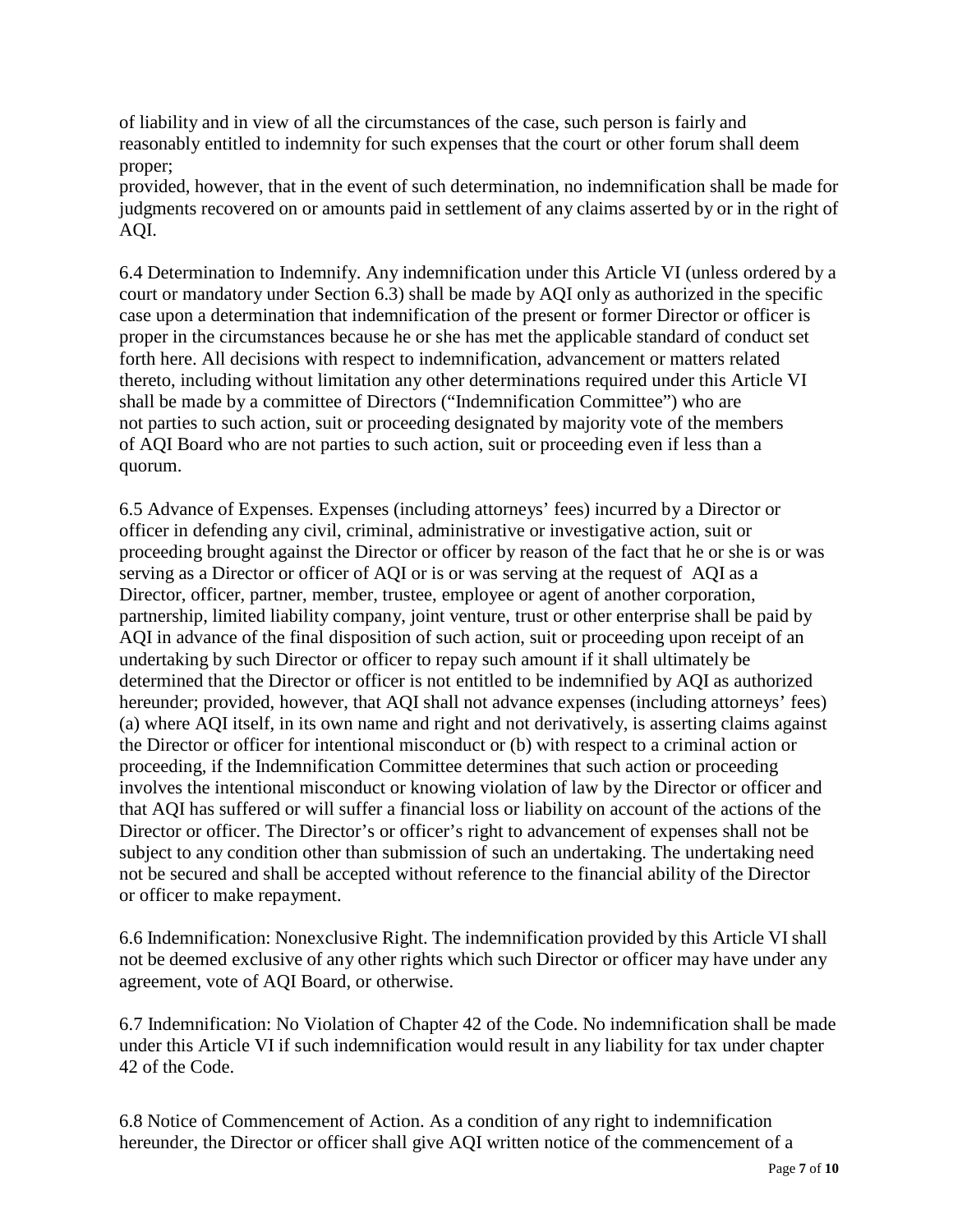claim, action, suit, proceeding, issue or matter against him or her as soon as practicable, but in any event, no later than sixty (60) days from when he or she becomes aware of such claim, action, suit, proceeding, issue or matter. Where a Director or officer fails to give such notice and that failure causes AQI material prejudice, AQI may, in its discretion, choose not to indemnify such Director or officer for any expenses incurred by him or her with respect to such claim, action, suit, proceeding, issue or matter. AQI shall have the right, at its election and expense, to assume or participate in the defense of any such civil action, suit or proceeding, if to do so will not subject it to a conflict of interest; if AQI assumes the defense, the Director or officer may participate in the defense at his or her own expense. AQI shall only be obligated to pay a settlement of a civil action, suit or proceeding to which it consents in writing, its consent not to be unreasonably withheld. If AQI is obligated to indemnify or advance expenses to a Director or officer as to a proceeding relating to his or her service at AQI 's request as a Director, officer, partner, member, trustee, employee or agent of another corporation, partnership, limited liability company, joint venture, trust, or other enterprise, AQI's obligation shall be secondary to and in excess of any indemnification and advancement obligation owed by such other corporation, partnership, limited liability company, joint venture, trust or enterprise, or its insurer, and AQI shall be subrogated to the Director's or officer's rights to such obligation of indemnification, advancement or insurance, if not duly paid.

6.9 Indemnification of Employees. AQI may indemnify employees on the same terms and conditions as its Directors and officers or otherwise, if the AQI Board determines that it is in the best interests of AQI to indemnify any such employee.

6.10 Insurance. AQI shall have the power to purchase liability insurance on behalf of any person who is or was serving as a Director, officer, or employee of AQI, or is or was serving at the request of AQI as a Director, officer, partner, member, trustee, employee or agent of another corporation, partnership, limited liability company, joint venture, trust, other enterprise or employee benefit plan, whether or not AQI would have the power to indemnify such persons against liability under the Code.

6.11 Severability of Provisions. Each provision of this Article VI is intended to be severable, and, if any term or provision is invalid for any reason whatsoever, such invalidity shall not affect the validity of the remainder of this Article.

#### **ARTICLE VII**

#### **Compensation of Directors and Officers**

7.1 Compensation of Directors. Directors shall not receive any compensation for their services as such; however, the AQI Board may authorize reimbursement for reasonable expenses incurred in connection with the performance of services for AQI, including but not limited to, attendance at annual, regular, or special meetings of the AQI Board. Nothing herein contained shall be construed to preclude any Director from serving AQI in any other capacity and receiving compensation thereof.

7.2 Compensation of Officers. Salaries and other compensation of the officers may be fixed from time to time by the AQI Board, with approval from the ASA Administrative Council and provided that such salaries and compensation shall not be excessive in amount and shall be for services which are reasonable and necessary for performance of AQI's purposes and shall be determined in accordance with the procedures to establish a rebuttable presumption under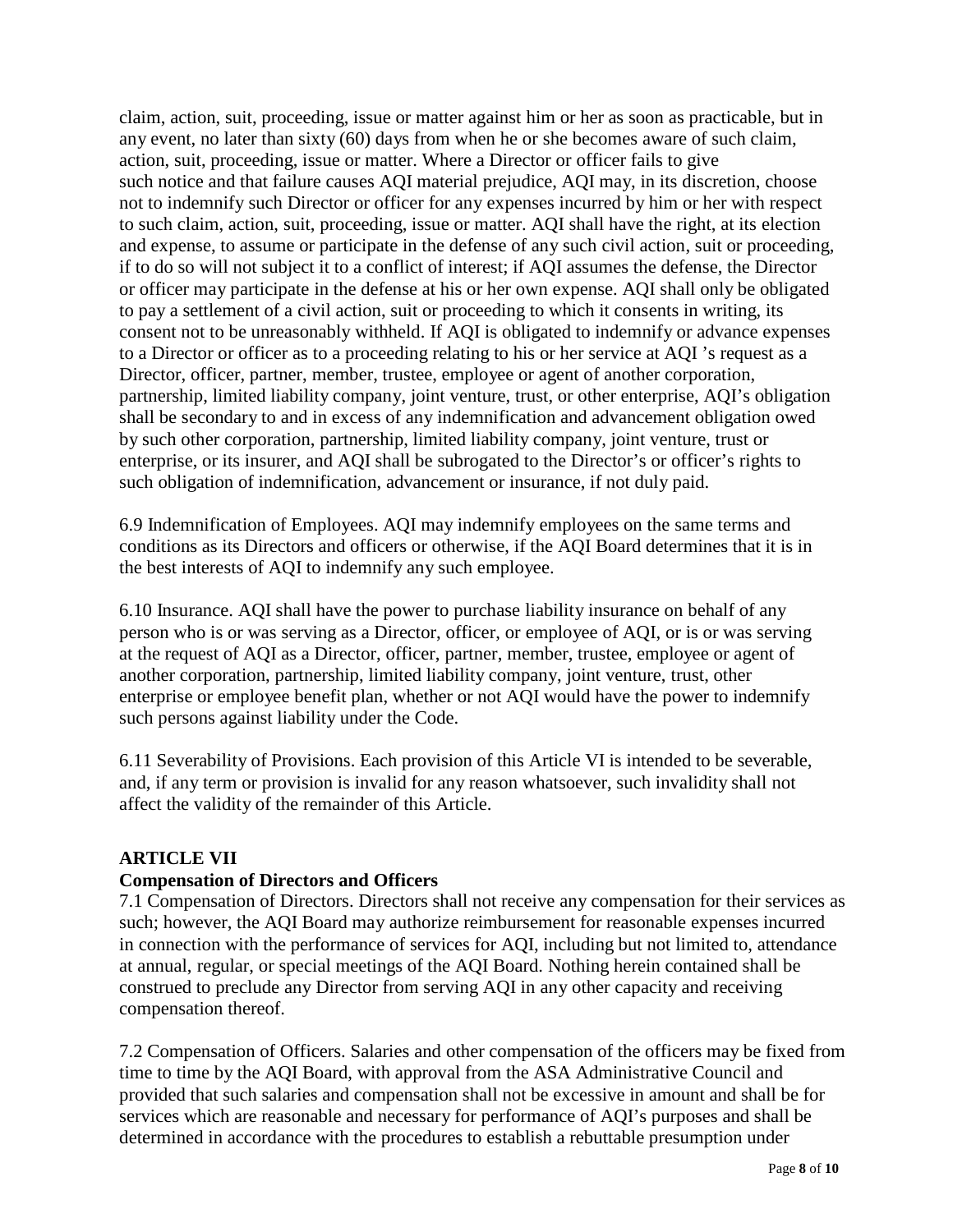section 4958 of the Code and its applicable Treasury Regulations.

**ARTICLE VIII Miscellaneous Provisions** 8.1 Seal.

> 8.1.1 Inscription. The corporate seal of AQI shall have inscribed thereon the name of the corporation, the year of its organization, and the words "Corporate Seal, District of Columbia."

8.1.2 Use and Custody. The seal may be used by causing it, or a facsimile thereof, to be impressed or affixed, or reproduced otherwise. The Treasurer, or any other officer so authorized by the AQI Board, shall have custody of the corporate seal and shall have authority to affix the seal to any instrument requiring it; and, when so affixed, it may be attested to by his or her signature.

8.2 Signatories. All checks, drafts or other orders for the payment of money shall be signed by such officer or officers or such other person or persons as the AQI Board may from time to time designate.

8.3 Annual Accounting Period. The annual accounting period of AQI shall be determined by resolution of the AQI Board.

8.4 Grants. The AQI Board may prospectively or retroactively authorize any officer or officers, agent or agents, in the name, and on behalf, of AQI and in the administration of an approved program, to make any grants or contributions or provide financial assistance to any qualified individuals or organizations.

8.5 Execution of Contracts. The AQI Board, except as otherwise provided in these Bylaws, may prospectively or retroactively authorize any officer or officers, agent or agents, in the name, and on behalf, of AQI, to enter into any contract, or execute and deliver any instrument as may be necessary to carry out the purposes of AQI. Any such authority may be general or confined to specific instances.

8.6 Loans. The AQI Board may authorize the CEO or any other officer or agent of AQI to: (i) obtain loans and advances at any time for AQI from any bank, trust company, firm, corporation, individual, or other institution; (ii) make, execute, and deliver promissory notes, bonds, or other certificates or evidences of indebtedness of AQI; and (iii) pledge and hypothecate, or transfer any securities or other property of AQI as security for any such loans or advances. Such authority conferred by the AQI Board may be general or confined to specific instances. No loans shall be made by AQI to any Director or officer thereof.

8.7 Gifts. The AQI Board may accept on behalf of AQI any contribution, gift, bequest, or devise for the purposes of AQI.

8.8 Investments. AQI shall have the right to invest and reinvest any funds held by it according to